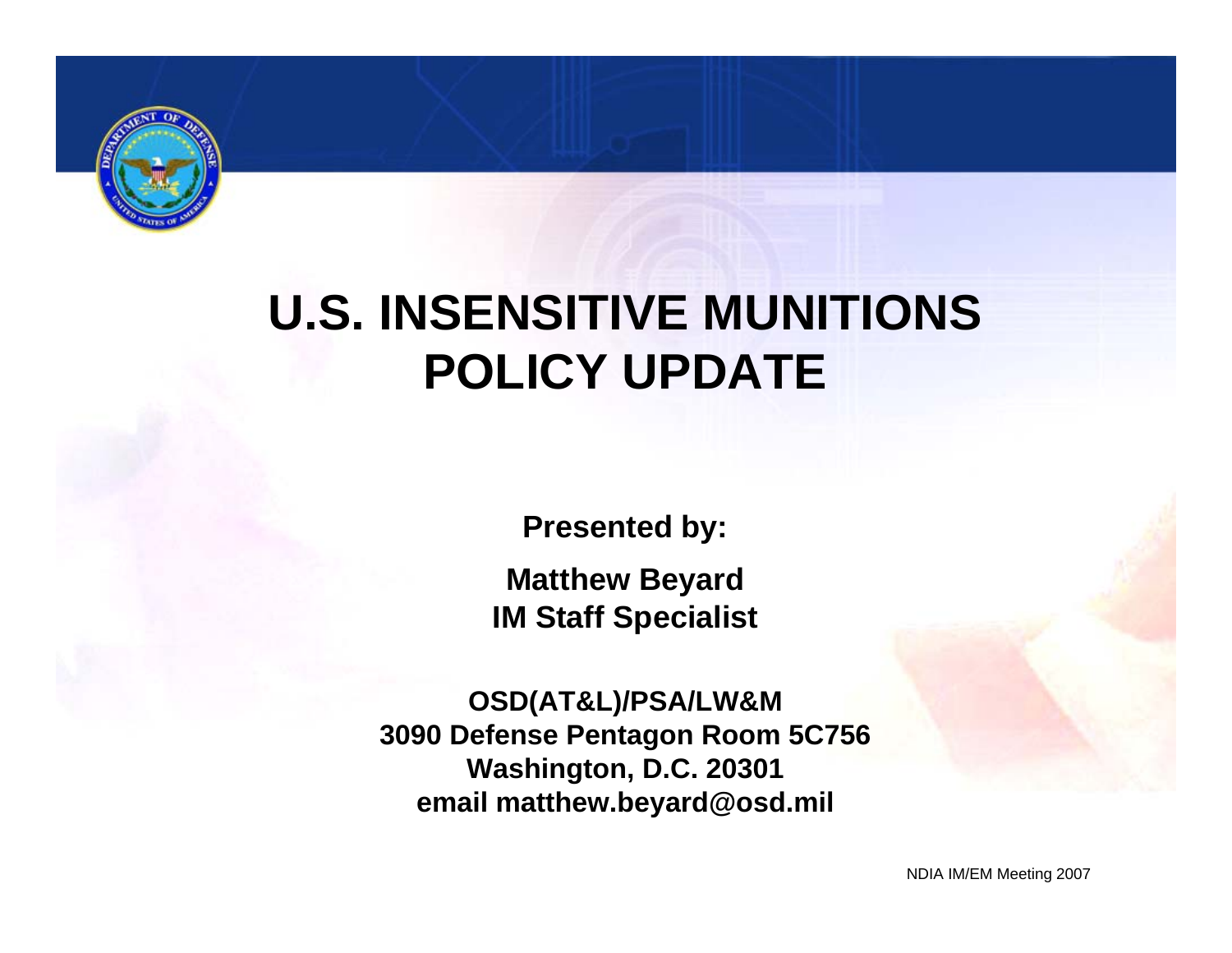

### **Outline**

- **Purpose**
- **Background**
- IM Strategic Planning
- IM Standards and Adjudication Process
- Joint IM Technology Program
- **Summary**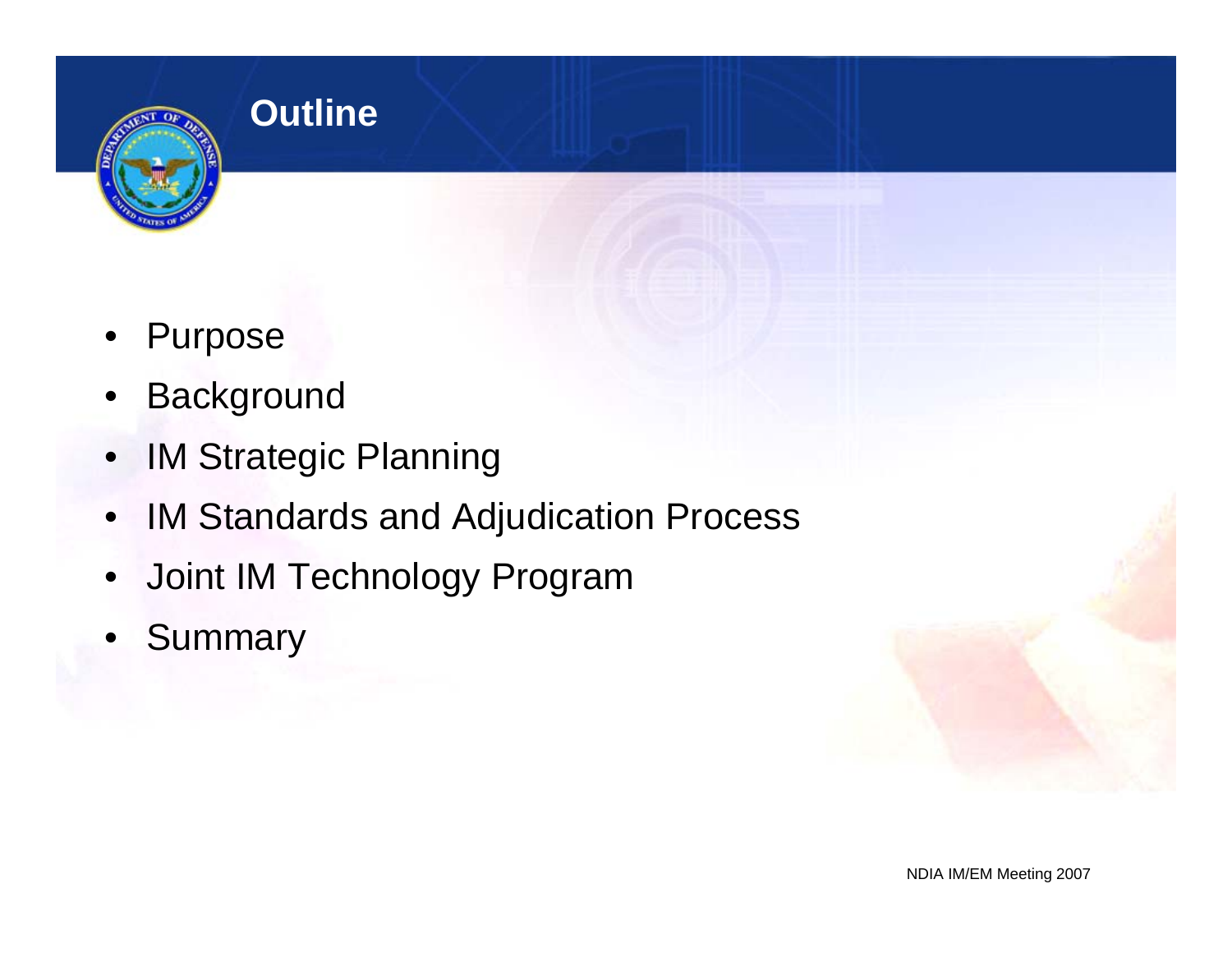

# **Purpose of the Brief**

• Provide an update on DoD Insensitive Munitions (IM) Program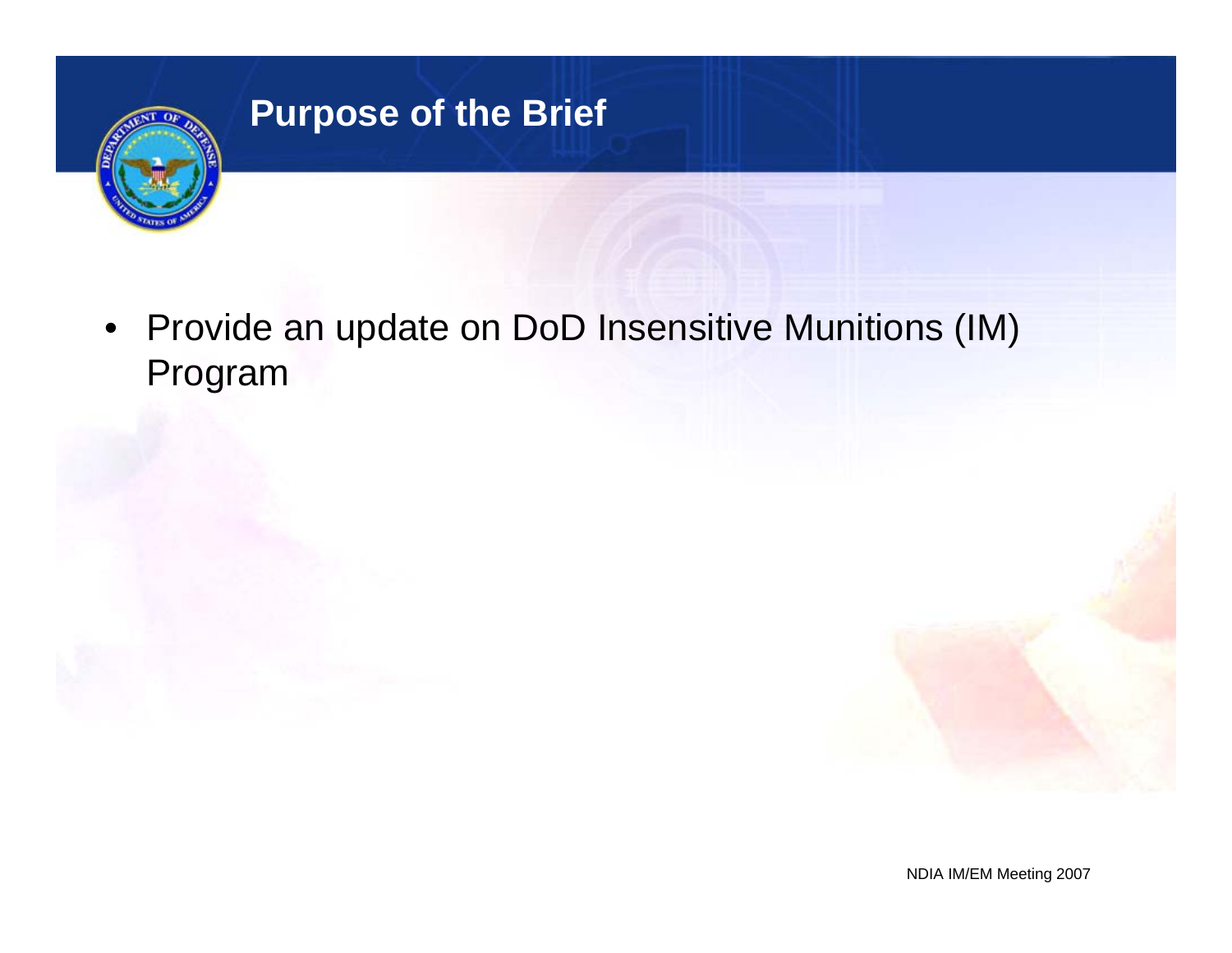

### **Insensitive Munitions Defined**

#### • **Insensitive Munitions Are**

Munitions which reliably fulfill their performance, readiness and operational requirements on demand, and which **minimize** the probability of inadvertent initiation and severity of subsequent collateral damage to weapon platforms, logistic systems and personnel when subjected to unplanned stimuli.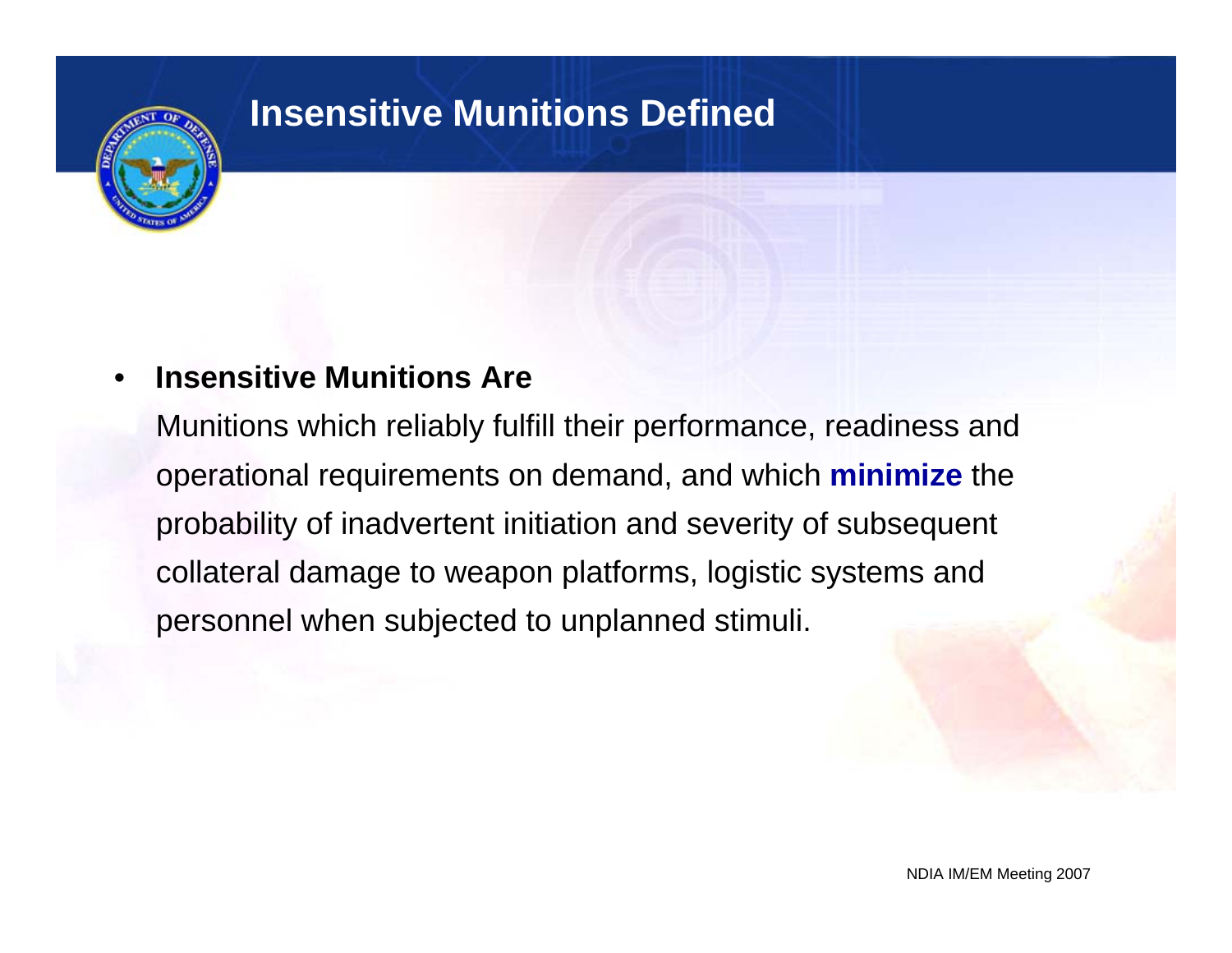

#### **Background**

• **USC, Title 10, Chapter 141, Section 2389 (December 2001)** 

"…§ 2389. Ensuring safety regarding insensitive munitions. The Secretary of Defense shall ensure, to the extent practicable, that insensitive munitions under development or procurement are safe throughout development and fielding when subject to unplanned stimuli"

#### • **JROCM 150-03 (28 July 2003)**

"…requests USD(AT&L) assistance in overseeing DoD-wide science and technology efforts to improve IM. A focused DoD-wide IM technology effort will ensure long-term IM compliance and safety."

#### • **USD(AT&L) Policy Memo (21 July 2004)**

"…establishes Department of Defense Policy for the annual submission of Insensitive Munitions Strategic Plans to the Joint Requirements Oversight Council (JROC) and Office of the Under Secretary of Defense (Acquisition, Technology, and Logistics) (OUSD(AT&L))

#### • **JROCM 235-06 (6 November 2006)**

"…The Services will support and fund the …Insensitive Munitions Science and Technology enhancement …"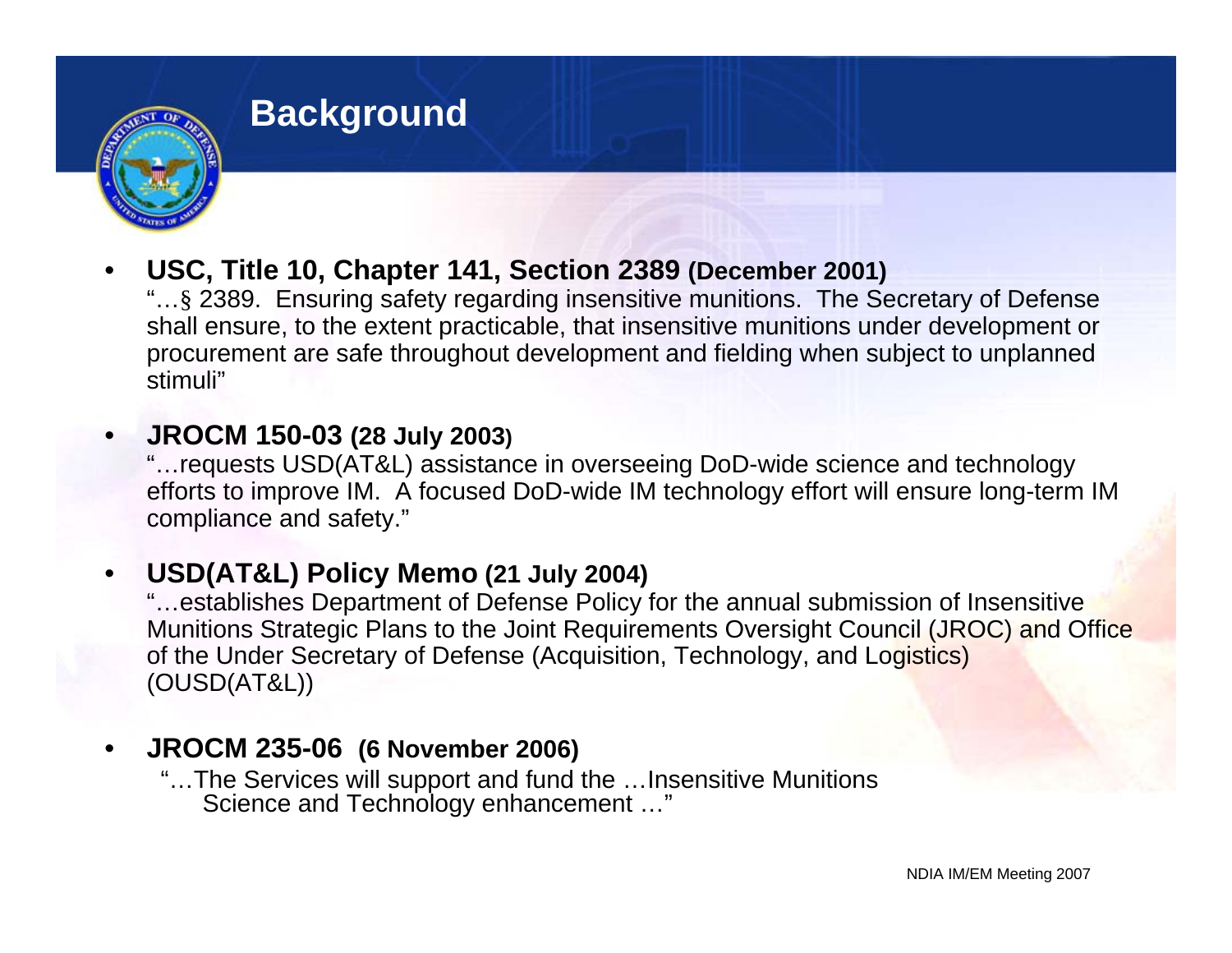

# **IM STRATEGIC PLANNING**

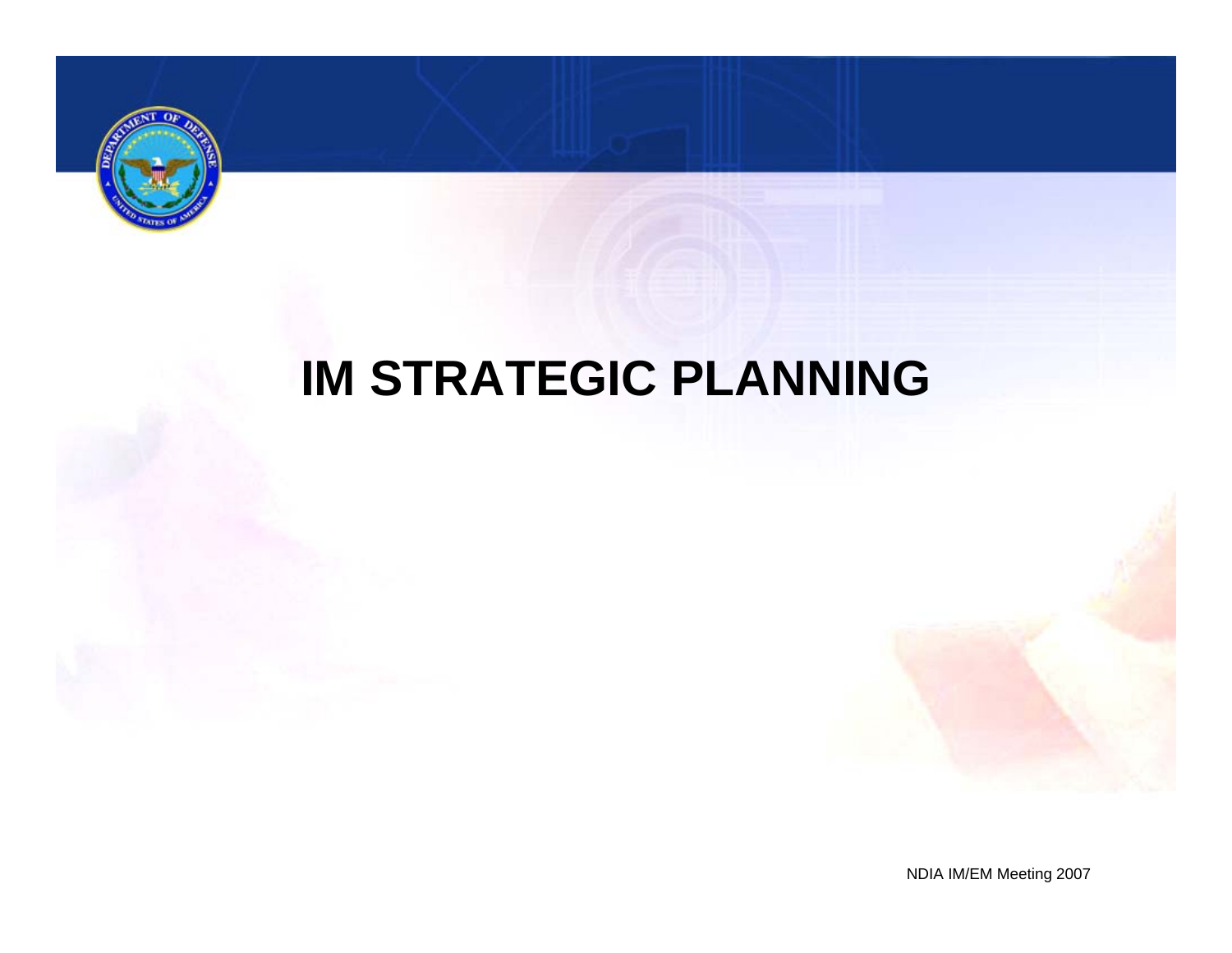

• **Insensitive Munitions Strategic Planning** is a tool that provides the Joint Requirements Oversight Council (JROC) and the Office of the Secretary of Defense (OSD) visibility and oversight of each Program Executive Office's (PEO) efforts to meet statutory IM requirements and serves as a tool for gaining greater focus on, efficiency in, and standardization of IM efforts across the Department.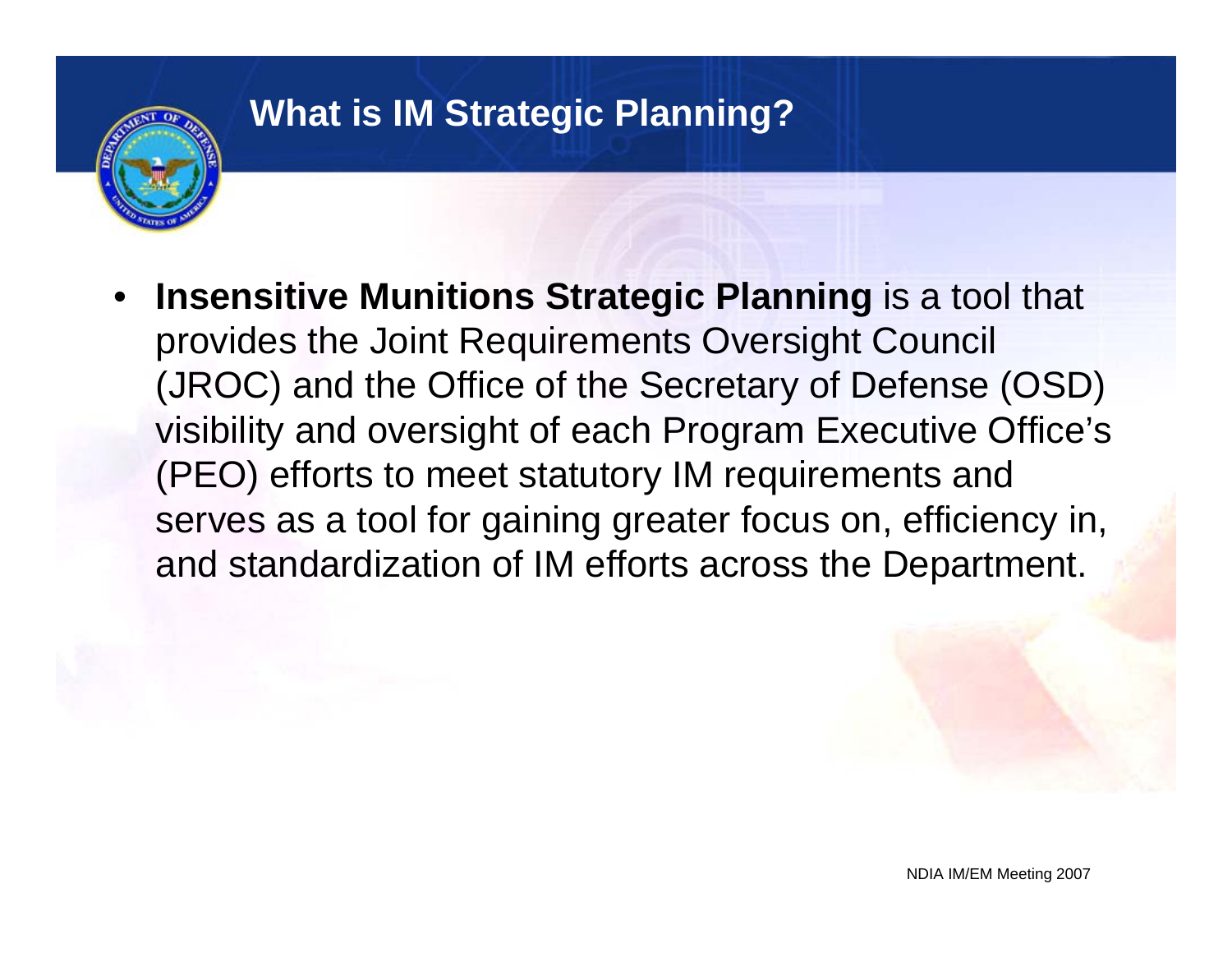# **IM Strategic Plan Content and Process**

- **Complete munitions portfolio for the PEO (legacy, developmental, production, awaiting production, ATD, FCT, inventory)**
	- − **For each munition:**
		- **RDT&E and procurement profiles**
		- **Baseline and predicted IM performance**
		- **Ongoing and planned technology integration efforts with identified funding**
- **IM investment priorities and prioritization criteria**
- **Standardized detailed IM POA&M for each priority program**
- **Service-specific and Joint IM investments**
- **Unfunded IM requirements**
- **Technology shortfalls**

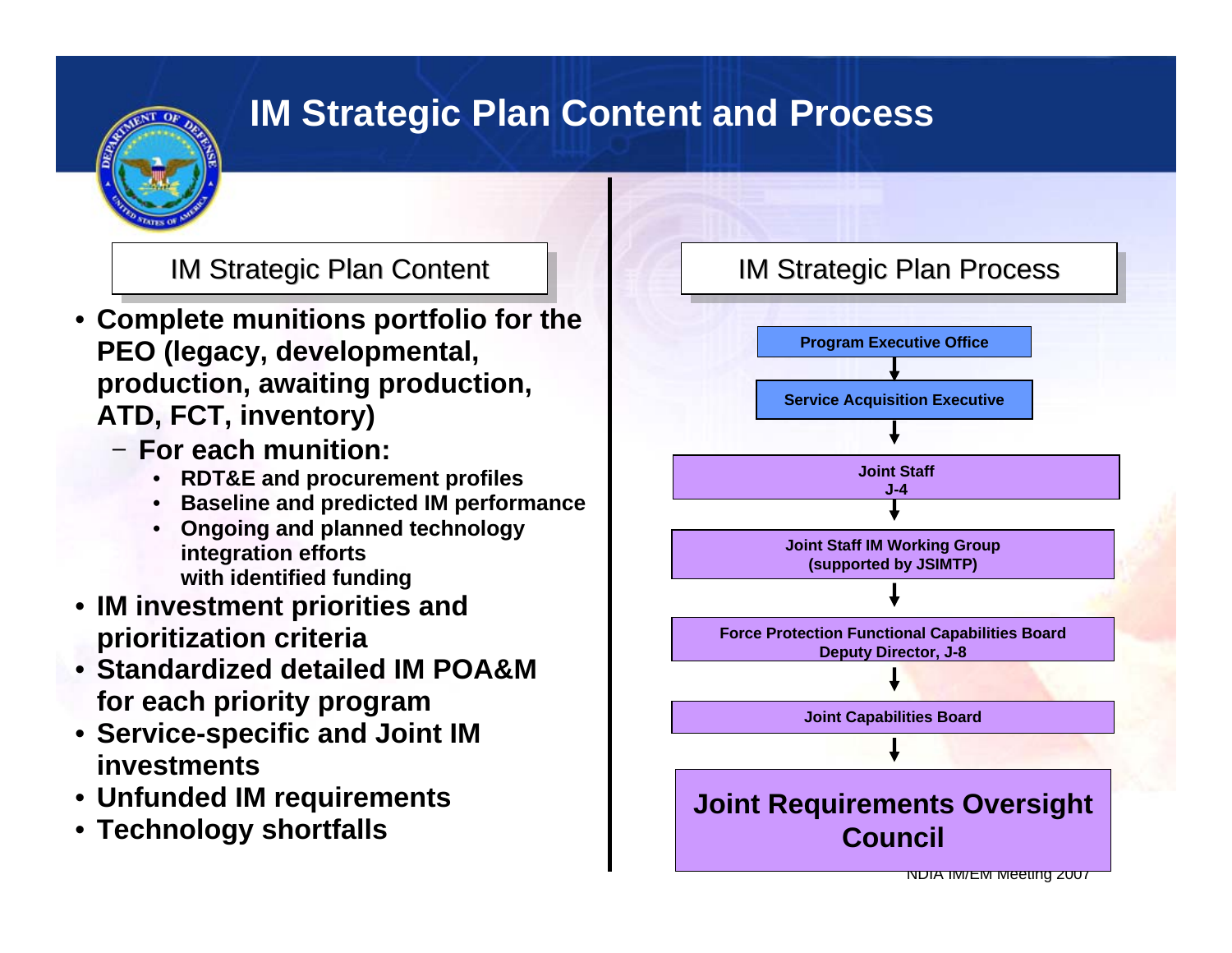

# **IM Strategic Planning - Summary**

- Previous waiver process limited JROC and OUSD(AT&L) to individual munitions without insight or recognition of other/related IM efforts or investments priorities
- Strategic Planning has increased our visibility into the total PEO munitions portfolio and enables decision making in a broader context
- IM Strategic Plans are now submitted every two years and are aligned with our budget cycle
- Retains the flexibility to address unplanned out-of-cycle procurements to meet urgent program needs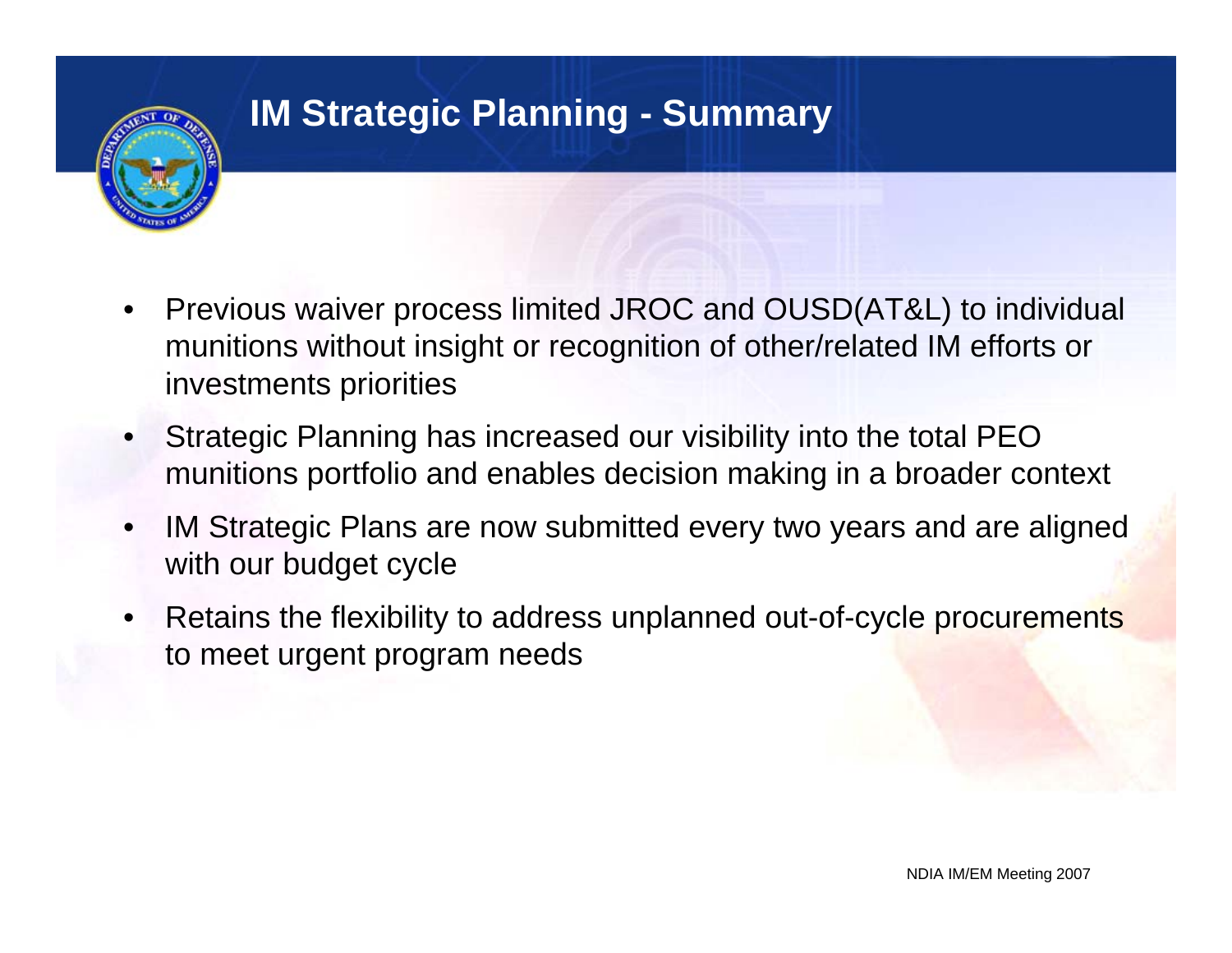

# **IM STANDARDS AND ADJUDICATION PROCESS**

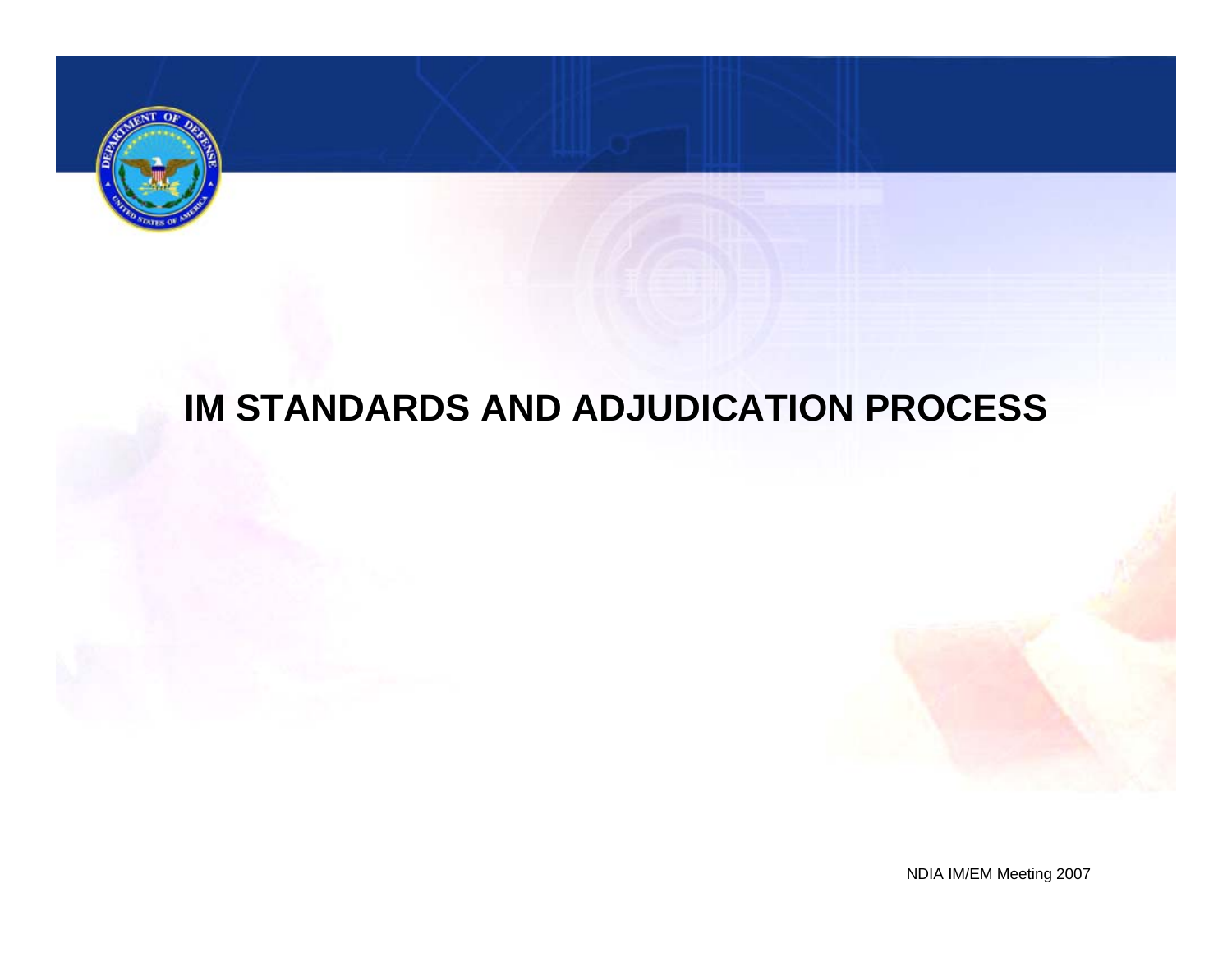## **IM Standards - Background**

- During JROC review of FY07 IM Strategic Plan, concerns were raised over implementation of IM Standards by the Services
- JROC tasked Joint Weapon Safety Technical Advisory Panel to work with Joint Service IM Technical Panel to establish a single standardized set of IM tests and passing criteria for use by all Services.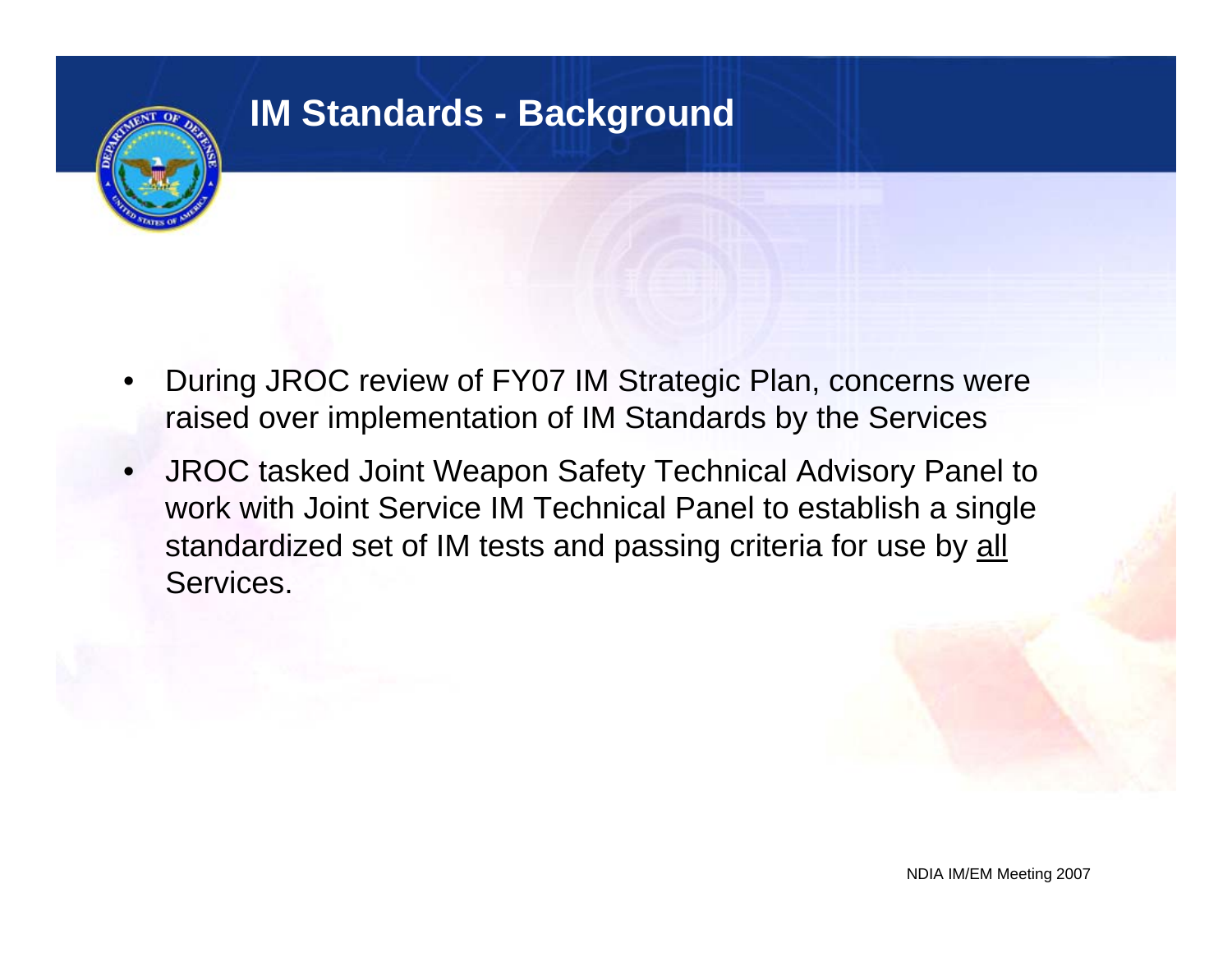

#### **IM Test Overview**

| <b>IM CLASSES OF</b><br><b>THREATS ARE</b><br><b>RELEVANT</b>                                              | $\boldsymbol{\mathcal{P}}$<br>$\overline{\mathbf{S}}$<br>E | <b>FUEL FIRE</b><br>Such as a<br>truck or an<br>aircraft on a<br>flight deck | <b>NEARBY HEAT</b><br>Such as fire in<br>adjacent<br>magazine, store<br>or vehicle. | <b>BULLETS</b><br>Such as small<br>arms from<br>terrorists or<br>combat | <b>FRAGMENTS</b><br>Such as from<br>bombs,<br>artillery, or<br><b>IEDS</b> | <b>SYMPATHETIC</b><br><b>REACTION</b><br>Such as<br>detonation of<br>adjacent stores | <b>SHAPED</b><br><b>CHARGE JET</b><br>RPG, Bomblets,<br><b>ATGMs: Combat</b><br>or terrorists |
|------------------------------------------------------------------------------------------------------------|------------------------------------------------------------|------------------------------------------------------------------------------|-------------------------------------------------------------------------------------|-------------------------------------------------------------------------|----------------------------------------------------------------------------|--------------------------------------------------------------------------------------|-----------------------------------------------------------------------------------------------|
|                                                                                                            |                                                            |                                                                              |                                                                                     |                                                                         |                                                                            |                                                                                      |                                                                                               |
| <b>STANDARDS ARE</b>                                                                                       |                                                            | <b>Fast Cook-off</b>                                                         | <b>Slow Cook-off</b>                                                                | <b>Bullet Impact</b>                                                    | <b>Fragment</b><br><b>Impact</b>                                           | <b>Sympathetic</b><br><b>Detonation</b>                                              | Shaped<br><b>Charge Jet</b>                                                                   |
| <b>REPRESENTATIVE</b>                                                                                      |                                                            | <b>FCO</b>                                                                   | <b>SCO</b>                                                                          | <b>BI</b>                                                               | FI                                                                         | <b>SD</b>                                                                            | <b>SCJ</b>                                                                                    |
| <b>AND ONE METRIC</b><br><b>OF MUNITION</b><br><b>RESPONSE AND</b><br><b>TECHNOLOGY</b><br><b>MATURITY</b> | ests                                                       |                                                                              |                                                                                     |                                                                         |                                                                            |                                                                                      |                                                                                               |

**REACTION CONSEQUENCEREACTION CONSEQUENCE AFFECTS INVESTMENT AFFECTS INVESTMENT STRATEGY FOR MUNITION STRATEGY FOR MUNITION INCREMENTAL INCREMENTAL IMPROVEMENTS & IM SCIENCE TECHNOLOGY SCIENCE TECHNOLOGY**

| $\bullet$<br>$\cdot$ | Detonation/<br><b>Partial</b><br><b>Detonation</b> | <b>Explosion</b> | Deflagration/<br><b>Propulsion</b> | <b>Burn</b>   | <b>No Sustained</b><br><b>Reaction</b> |  |
|----------------------|----------------------------------------------------|------------------|------------------------------------|---------------|----------------------------------------|--|
|                      | <b>Type I/II</b>                                   | <b>Type III</b>  | <b>Type IV</b>                     | <b>Type V</b> | <b>Type VI</b>                         |  |
| $\tilde{\mathbf{r}}$ |                                                    |                  |                                    |               |                                        |  |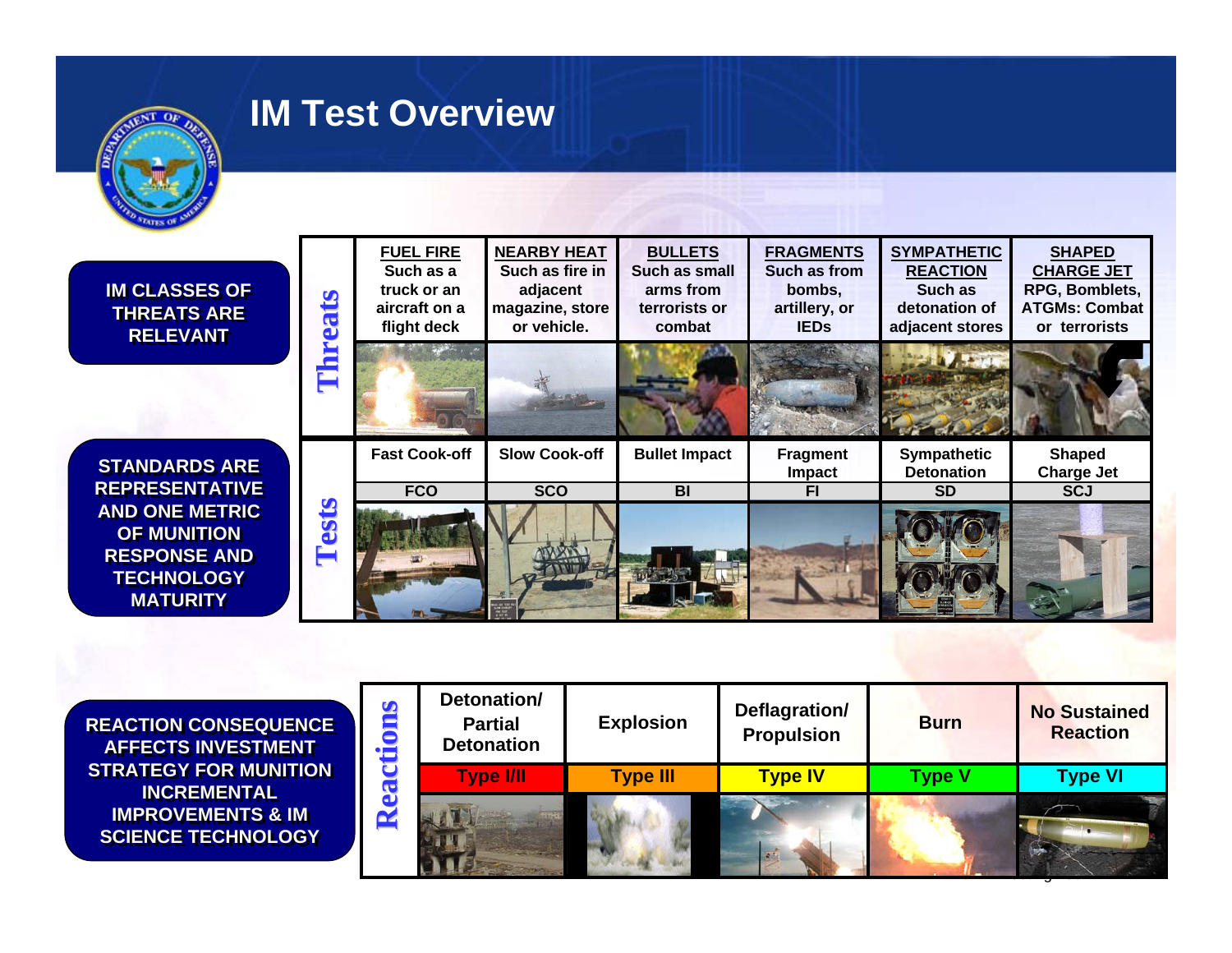

## **IM Standards - Overview**

|            | <b>Threat</b>                             | <b>Passing Criteria</b> | <b>Comments</b>                                                                                                                                                                                                              |  |  |
|------------|-------------------------------------------|-------------------------|------------------------------------------------------------------------------------------------------------------------------------------------------------------------------------------------------------------------------|--|--|
| <b>FCO</b> | <b>Liquid Fuel Fire</b>                   | <b>Burning</b>          | HC Relation : Required for hazard classification<br><b>Stimulus</b><br>: Rapid heating response<br><b>Comments</b>                                                                                                           |  |  |
| <b>SCO</b> | <b>Slow Heating</b><br>3.3 °C/Hr          | <b>Burning</b>          | HC Relation : Required for reduced hazard class<br><b>Stimulus</b><br>: Slow heating response<br><b>Comments</b><br>: Additional technical studies appropriate                                                               |  |  |
| <b>BI</b>  | .50 Cal M2AP<br>3 round burst             | <b>Burning</b>          | <b>HC Relation :</b><br>Required for reduced hazard class<br><b>Stimulus</b><br>: Low level kinetic impact<br>: Relevant small arms threat<br><b>Comments</b><br>More severe threats exist<br>Additional studies appropriate |  |  |
| F1         | 18.6 gram<br>fragment<br>8300 +/- 300 fps | <b>Burning</b>          | HC Relation : Not required<br><b>Stimulus</b><br>Combine shock, mechanical, thermal<br><b>Comments</b><br>Artillery fragments slower<br>Some KE and EFP threats more severe                                                  |  |  |
| <b>SD</b>  | Detonation of<br>a single donor           | <b>Explosion</b>        | <b>HC Relation :</b><br>Required for hazard classification<br><b>Stimulus</b><br>Output of a like munition<br>Does not address mixed storage<br><b>Comments</b><br>Does not address multiple donor                           |  |  |
| <b>SCJ</b> | 81-mm Precision<br>shaped charge          | <b>Explosion</b>        | HC Relation : Not required<br>Shock<br><b>Stimulus</b><br><b>Comments</b><br>: More severe threats exist<br>Pragmatic threat considering technology potential                                                                |  |  |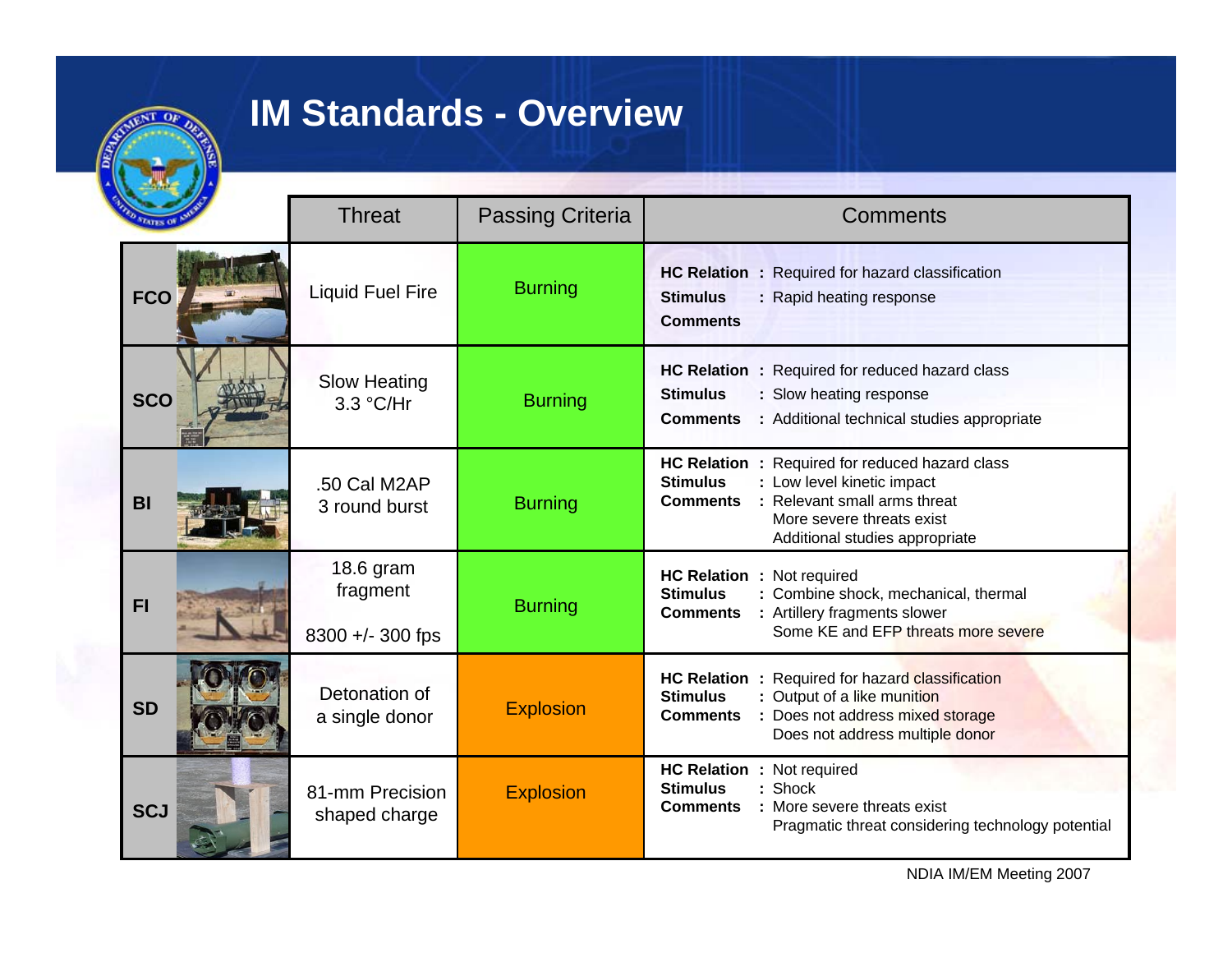

## **IM Standards Philosophy**

- Standards are defaults and appropriate for typical munitions
	- Each munition program should evaluate their cradle-to-grave life cycle
	- Munition-specific mitigation techniques typically in place during testing
- IM Test Parameters
	- Harmonize with hazard classification to minimize requirements
	- Representative of severe, credible threats
- **IM Passing Criteria** 
	- Based on fire-fighting and survivability needs
	- Requirements that push technology but are not unattainable
	- Achievement results in a significant payoff
- Variations from standards
	- Make sense on a case-by-case basis
	- Exceptions to test parameters addressed though Joint service adjudication process
	- Exceptions to passing criteria addressed through strategic planning and investment prioritization
- Technically assessing the IM standards is a continuous process due to an evolving threat, improved analysis techniques, and projected operational changes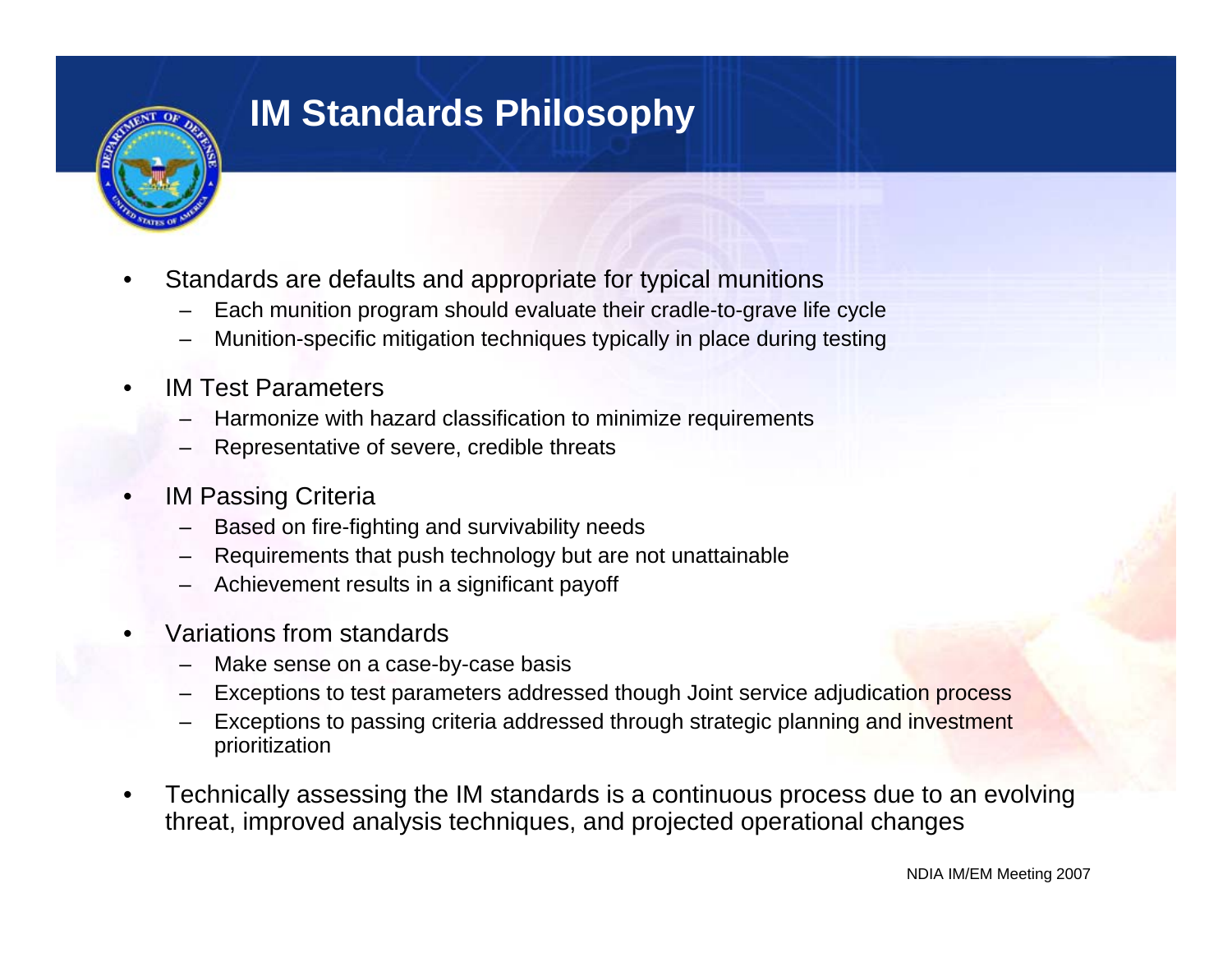# **IM Standards and Adjudication - Summary**

- Single Standardized IM Tests and Passing Criteria will be used for reporting all munitions responses in the FY09/10 IM Strategic Plan submission.
- Adjudication Process still being developed. Anticipated early FY08 stand-up.
- IM and Hazard Classification are now truly harmonized and will use the same test standards for evaluating munitions.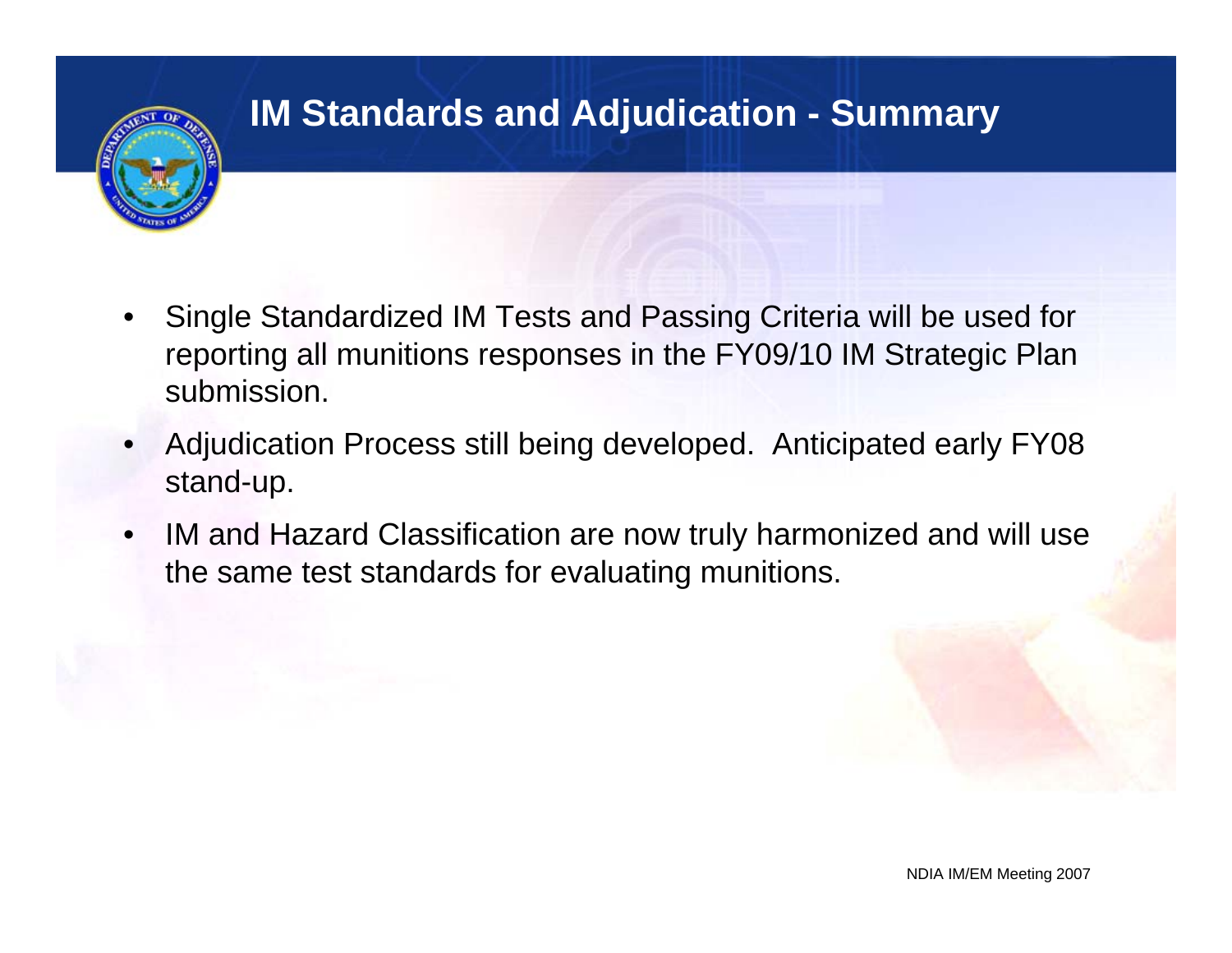

# **JOINT IM TECHNOLOGY PROGRAM**

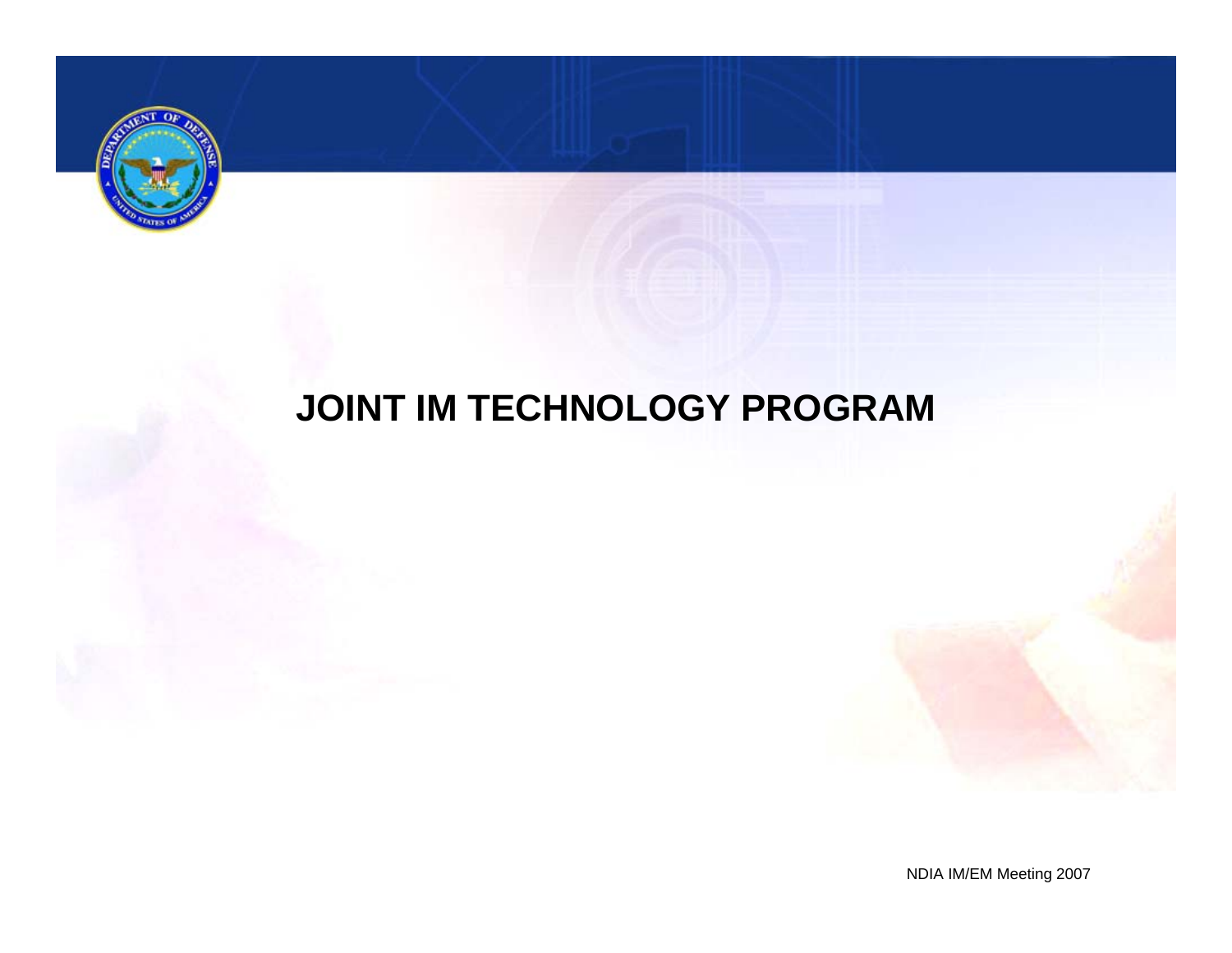

#### **Joint Insensitive Munitions Technology Program (JIMTP)**

• A joint, focused science & technology program with the goal of developing and demonstrating enabling technologies so that future weapon systems can become IM compliant.

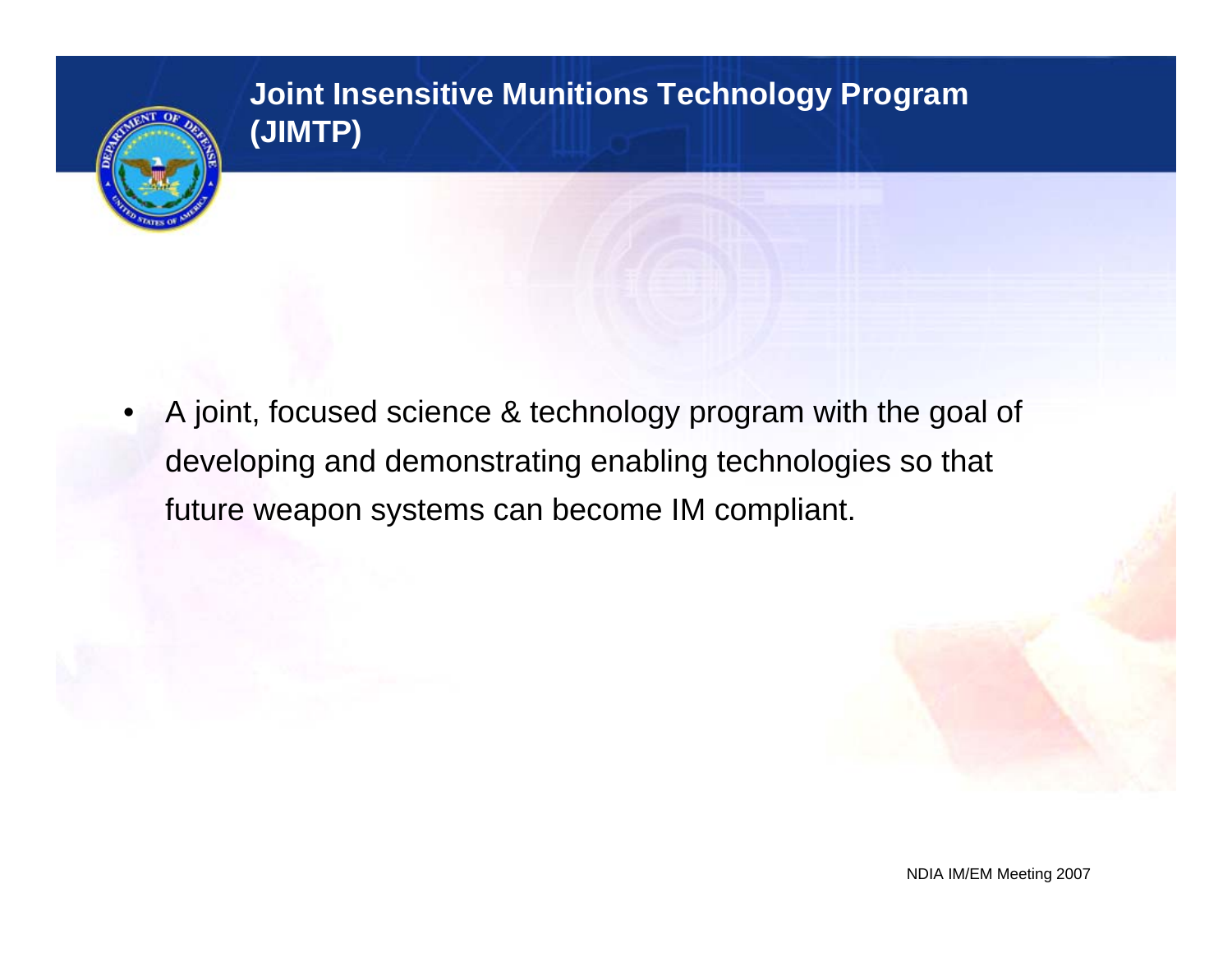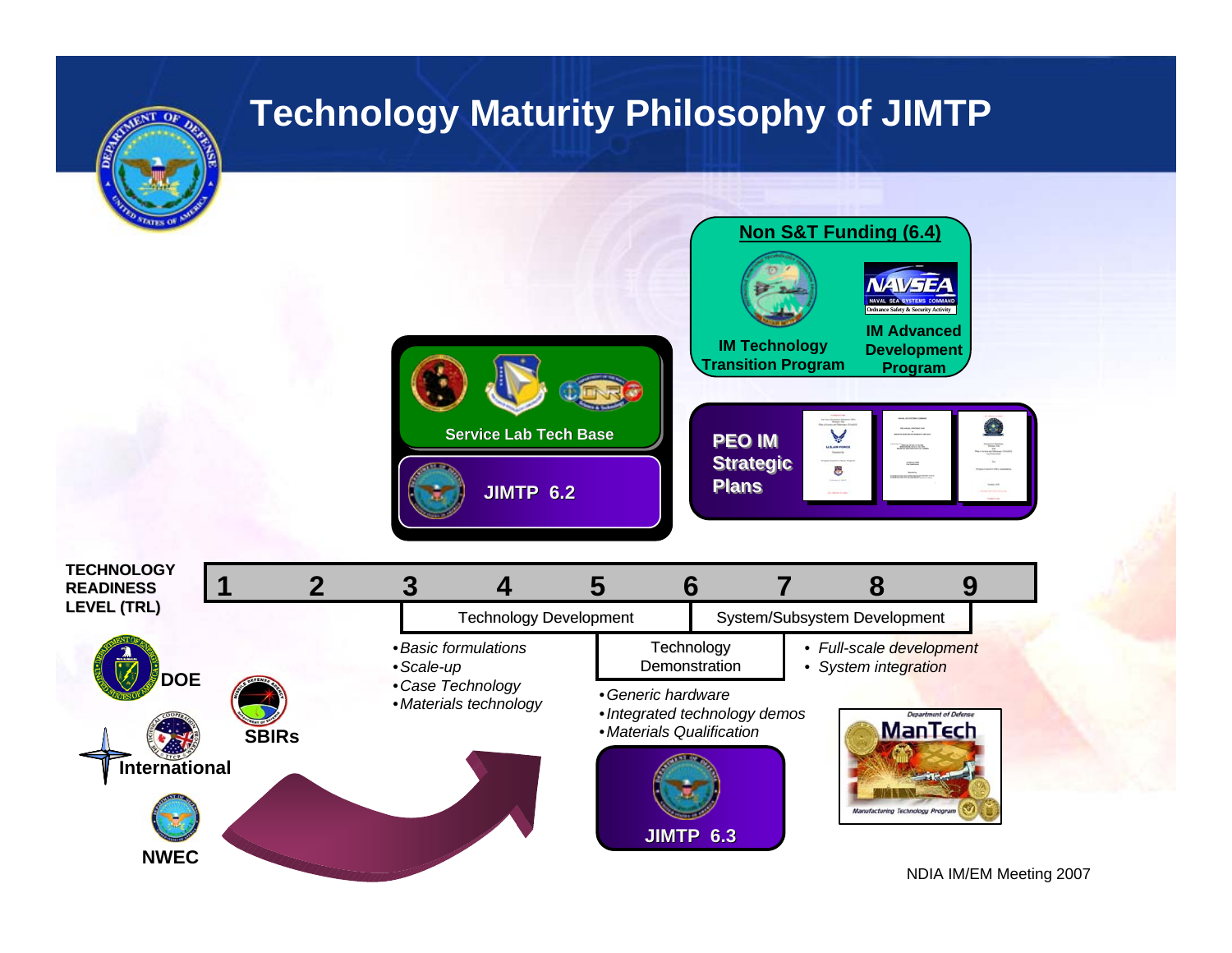

# **IM S&T Focuses on DoD Munition Portfolio**

# **FIVE MUNITION AREA TECHNOLOGY GROUPS**

| <b>Minimum Smoke Rocket Propulsion</b> |
|----------------------------------------|
|                                        |
| <b>Blast Fragment Warheads</b>         |
| <b>Underwater Warheads</b>             |
| <b>Multi-Purpose Blast Warheads</b>    |
|                                        |
| Demo                                   |
| <b>Anti-Armor Warheads</b>             |
| <b>Boosters</b>                        |

**Medium Caliber Munitions**

**High Performance Rocket Propulsion**

**Reduced Smoke Rocket Propulsion**

#### **S&T Focus**

payoff areas

- Munition focus categories based on IM SME and PEO input • Emphasis on high-priority, high-
- Trickle-down technology will affect other munition component areas

**Pyro/Illum/Flare/Smoke CADs/PADsSmall CaliberLess RiskSpecial Purpose (e.g. non-lethal)**

NDIA IM/EM Meeting 2007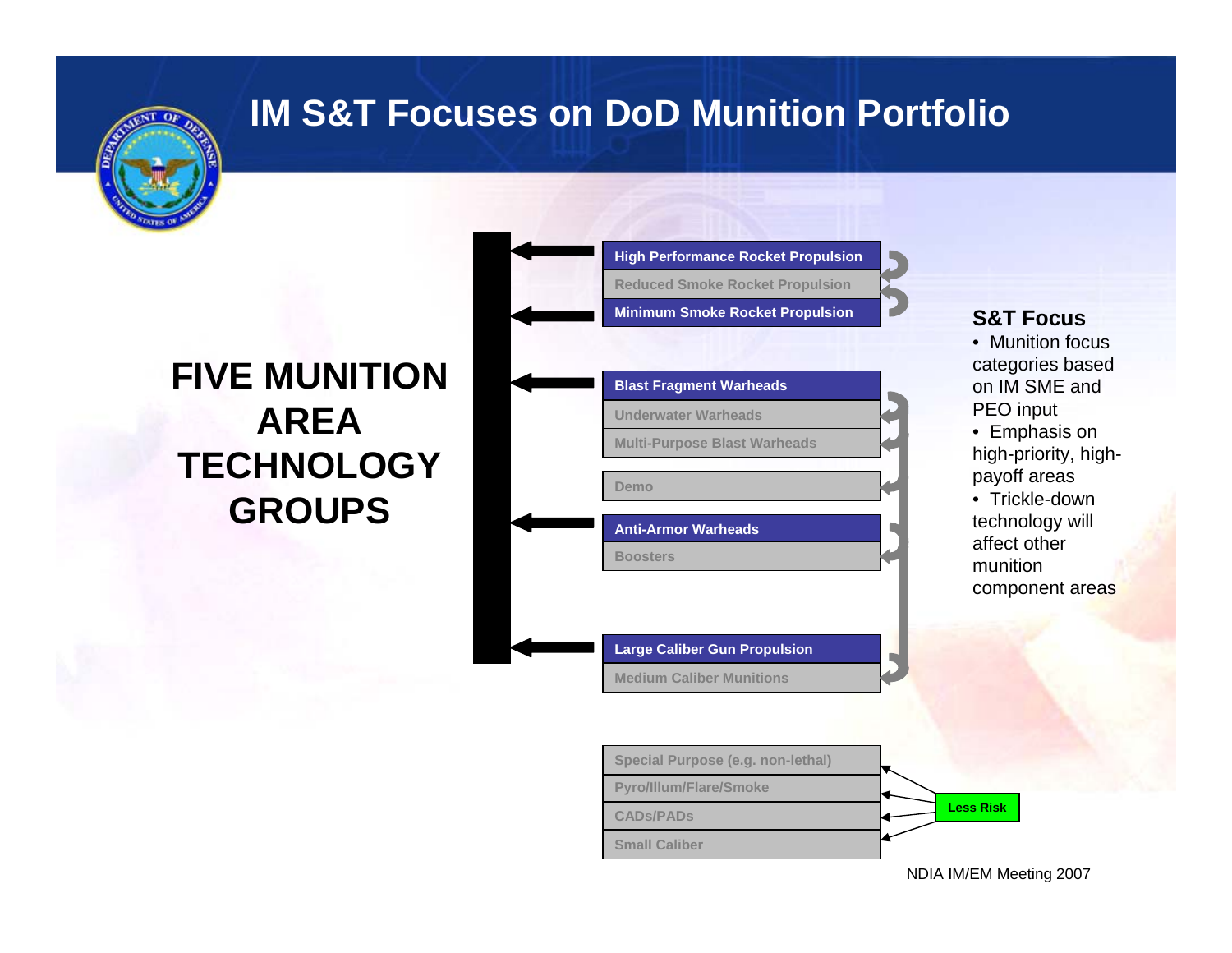

# **JIMTP - SUMMARY**

| <b>Program</b>                                | <b>FY06-13</b>        |
|-----------------------------------------------|-----------------------|
| 6.2 Joint Munitions Technology                | \$109.2M              |
| 6.3 Insensitive Munitions Advanced Technology | \$109.0M              |
|                                               | <b>Total \$218.2M</b> |

- **A robust 6.2/6.3 enabling IM technology development and demonstration program** 
	- **Focused on PEO identified technology gaps**
	- **Provides PEOs with mature IM technologies with proven feasibility and effectiveness, decreasing their program cost and schedule risk**
- **Linked to industry through DOTC/NWEC**